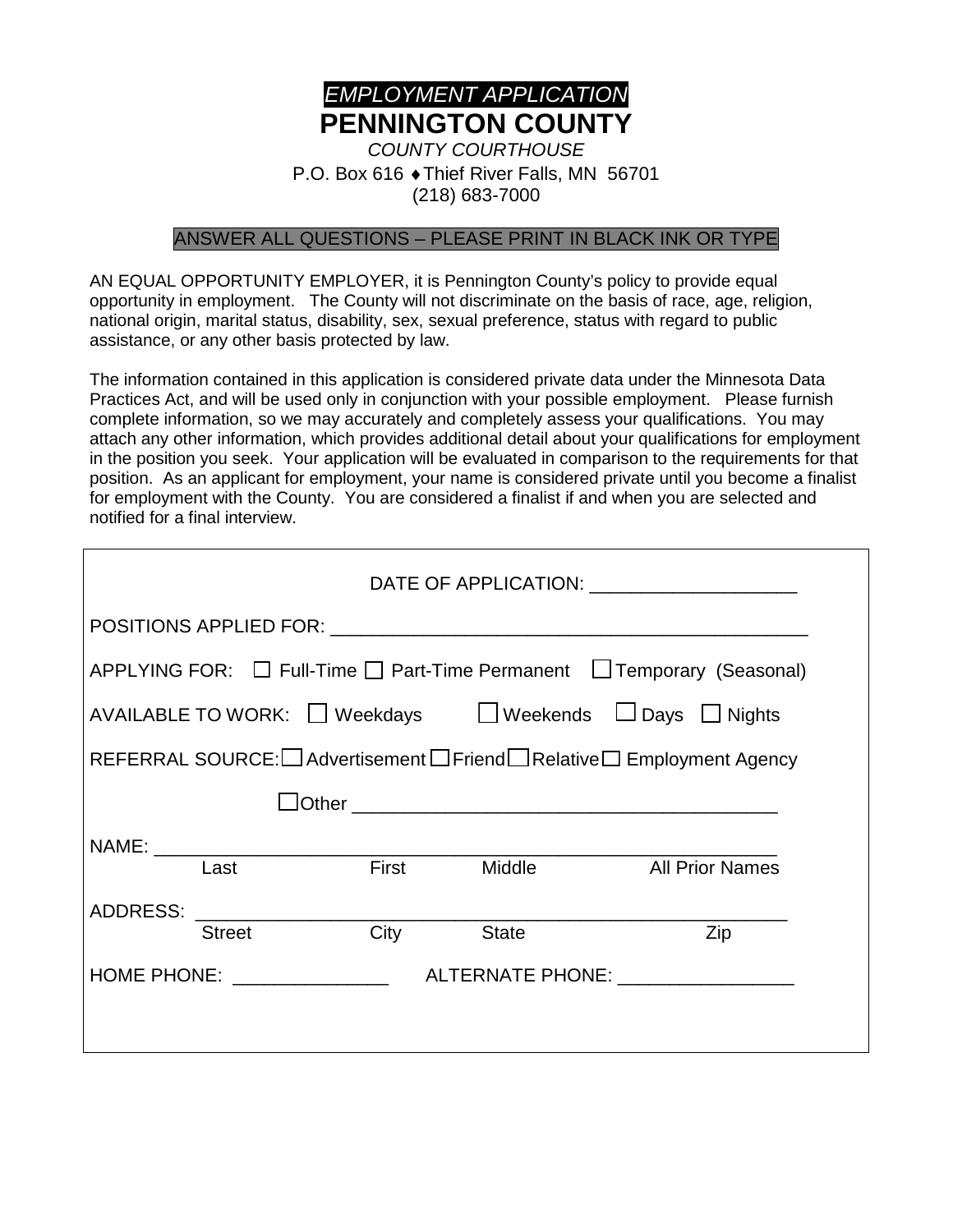| ARE YOU LEGALLY ELIGIBLE TO WORK IN THE UNITED STATES<br>IN THE POSITION FOR WHICH YOU ARE APPLYING? $\quad \Box$ YES<br>(Proof of citizenship or work eligibility will be required as a condition of employment.)                                    |            | $\overline{\phantom{a}}$ NO |
|-------------------------------------------------------------------------------------------------------------------------------------------------------------------------------------------------------------------------------------------------------|------------|-----------------------------|
| $\overline{\phantom{a}}$ ARE YOU AT LEAST 16 YEARS OF AGE? $\quad \Box$ YES                                                                                                                                                                           | $\Box$ NO  |                             |
| ARE YOU AT LEAST 18 YEARS OF AGE? FIXES<br>(An applicant must be at least 16 years of age to operate dangerous equipment. An applicant<br>must be at least 18 years of age, to sell intoxicating beverages or to be a volunteer or paid firefighter.) | $\Box$ NO  |                             |
| MAY WE CONTACT YOUR PRESENT EMPLOYER?                                                                                                                                                                                                                 | $\Box$ YES | $\square$ NO                |
|                                                                                                                                                                                                                                                       |            |                             |
| HAVE YOU PREVIOUSLY WORKED FOR THE COUNTY? $\Box$ YES                                                                                                                                                                                                 |            | $\sqcup$ NO                 |
| IF YES, POSITION HELD/DEPARTMENT: International and the control of the control of the control of the control o                                                                                                                                        |            |                             |
| IF YES, UNDER WHAT NAME MAY YOUR PREVIOUS EMPLOYMENT RECORDS                                                                                                                                                                                          |            |                             |
|                                                                                                                                                                                                                                                       |            |                             |
| ARE YOU ON LAY-OFF AND SUBJECT TO RECALL?                                                                                                                                                                                                             | $\Box$ YES | $\square$ NO                |
| CAN YOU TRAVEL IF A JOB REQUIRES IT?                                                                                                                                                                                                                  | $\Box$ YES | $\Box$ NO                   |
| DID YOU SERVE IN THE U.S. ARMED FORCES?                                                                                                                                                                                                               | $\Box$ YES | $\square$ NO                |
|                                                                                                                                                                                                                                                       |            |                             |
| IDO YOU HAVE ANY SPECIAL NEEDS WHICH MAY NECESSITATE<br>ACCOMMODATIONS IN THE APPLICATION/INTERVIEW PROCESS?                                                                                                                                          | $\Box$ YES | $\Box$ NO                   |
| IF YES, PLEASE DESCRIBE THE TYPE OF ACCOMMODATION REQUESTED:                                                                                                                                                                                          |            |                             |
|                                                                                                                                                                                                                                                       |            |                             |
| LIST ALL OTHER NAMES WHICH YOU HAVE BEEN EMPLOYED OR UNDER<br>WHICH YOUR EMPLOYMENT OR EDUCATION RECORDS MAY BE FOUND.                                                                                                                                |            |                             |
|                                                                                                                                                                                                                                                       |            |                             |
|                                                                                                                                                                                                                                                       |            |                             |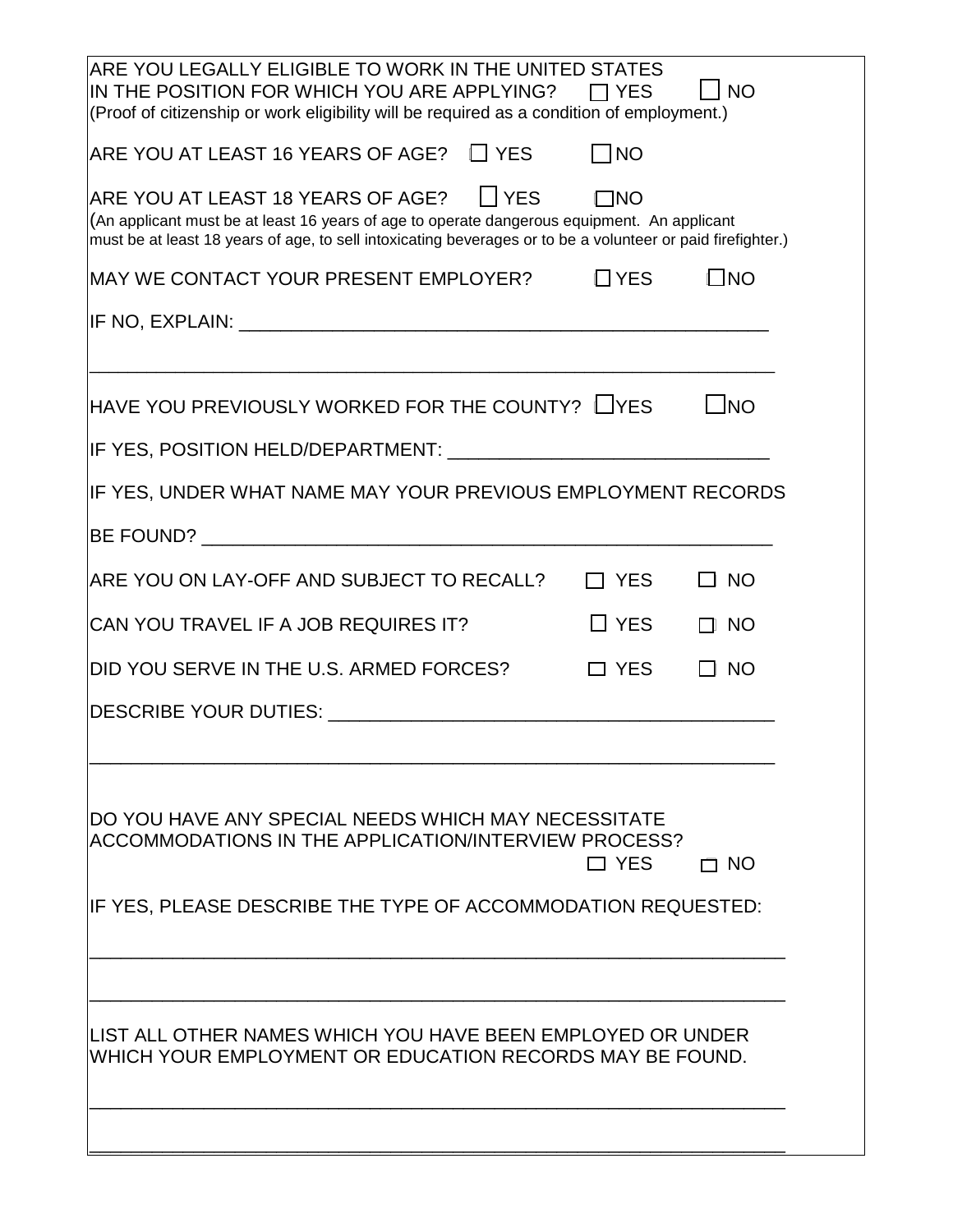| TO BE COMPLETED BY CLERICAL, ADMINISTRATIVE, AND FISCAL POSITION<br><b>APPLICANTS:</b> |            |           |           |        |  |
|----------------------------------------------------------------------------------------|------------|-----------|-----------|--------|--|
| <b>Typing Ability</b>                                                                  | $\Box$ YES | $\Box$ NO |           | W.P.M. |  |
| <b>Shorthand Ability</b>                                                               | □ YES      |           | $\Box$ NO | W.P.M. |  |
|                                                                                        |            |           |           |        |  |
|                                                                                        |            |           |           |        |  |
|                                                                                        |            |           |           |        |  |
|                                                                                        |            |           |           |        |  |
|                                                                                        |            |           |           |        |  |

## *TO BE COMPLETED BY LABOR AND SKILLES TRADE POSITION APPLICANTS:*

\_\_\_\_\_\_\_\_\_\_\_\_\_\_\_\_\_\_\_\_\_\_\_\_\_\_\_\_\_\_\_\_\_\_\_\_\_\_\_\_\_\_\_\_\_\_\_\_\_\_\_\_\_\_\_\_\_\_\_\_\_\_\_\_\_\_

\_\_\_\_\_\_\_\_\_\_\_\_\_\_\_\_\_\_\_\_\_\_\_\_\_\_\_\_\_\_\_\_\_\_\_\_\_\_\_\_\_\_\_\_\_\_\_\_\_\_\_\_\_\_\_\_\_\_\_\_\_\_\_\_\_\_

Apprenticeship(s) served or trades and skills learned: \_\_\_\_\_\_\_\_\_\_\_\_\_\_\_\_\_\_\_\_\_\_\_\_\_

Capable of operating the following equipment: \_\_\_\_\_\_\_\_\_\_\_\_\_\_\_\_\_\_\_\_\_\_\_\_\_\_\_\_\_\_\_\_\_\_

### *EMPLOYMENT/VOLUNTEER EXPERIENCE*

List *all* work and volunteer experience, most recent to be listed first. Include military service assignments and volunteer activities.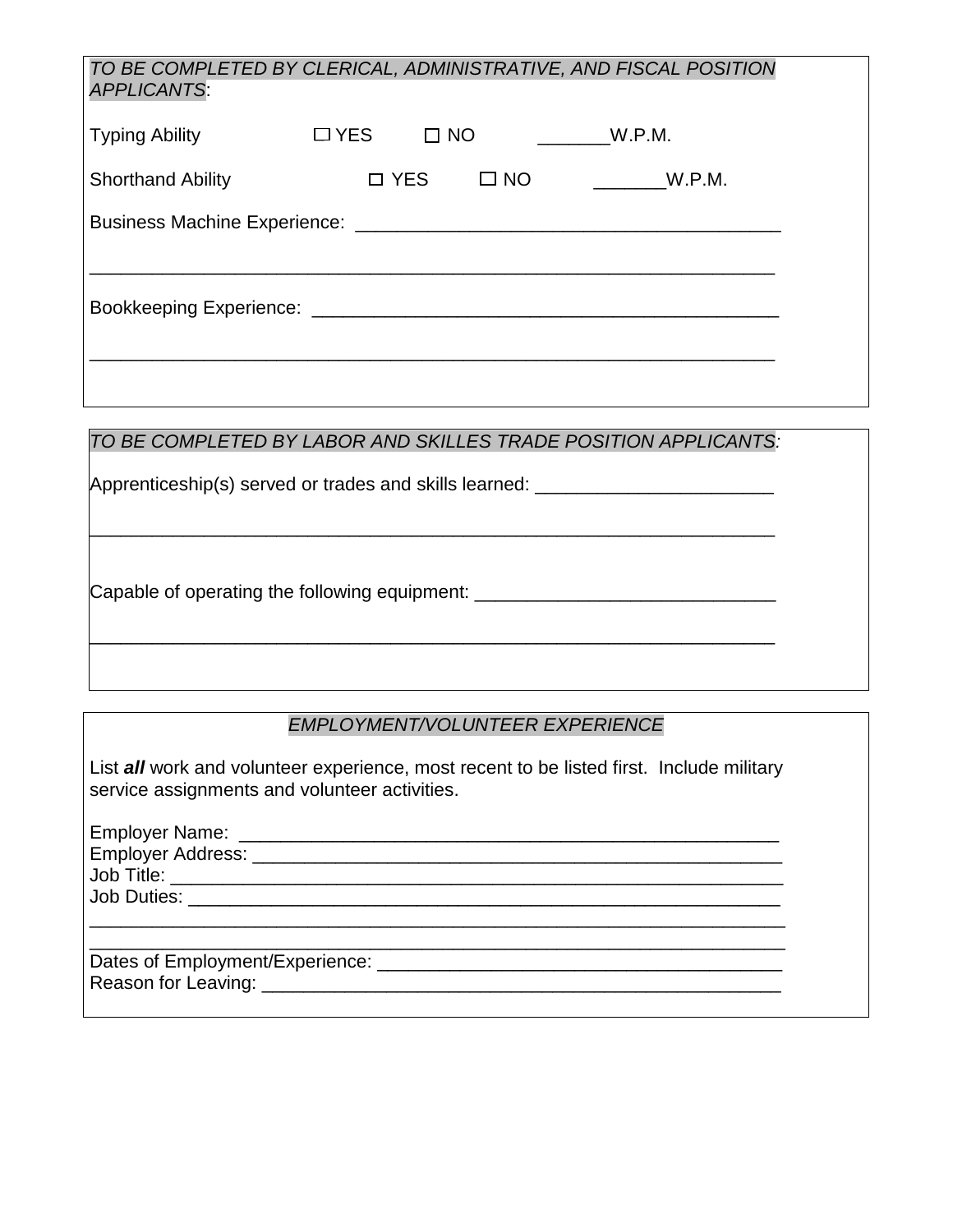| <u> 1989 - Johann Stoff, amerikansk politiker (d. 1989)</u> |
|-------------------------------------------------------------|
|                                                             |
|                                                             |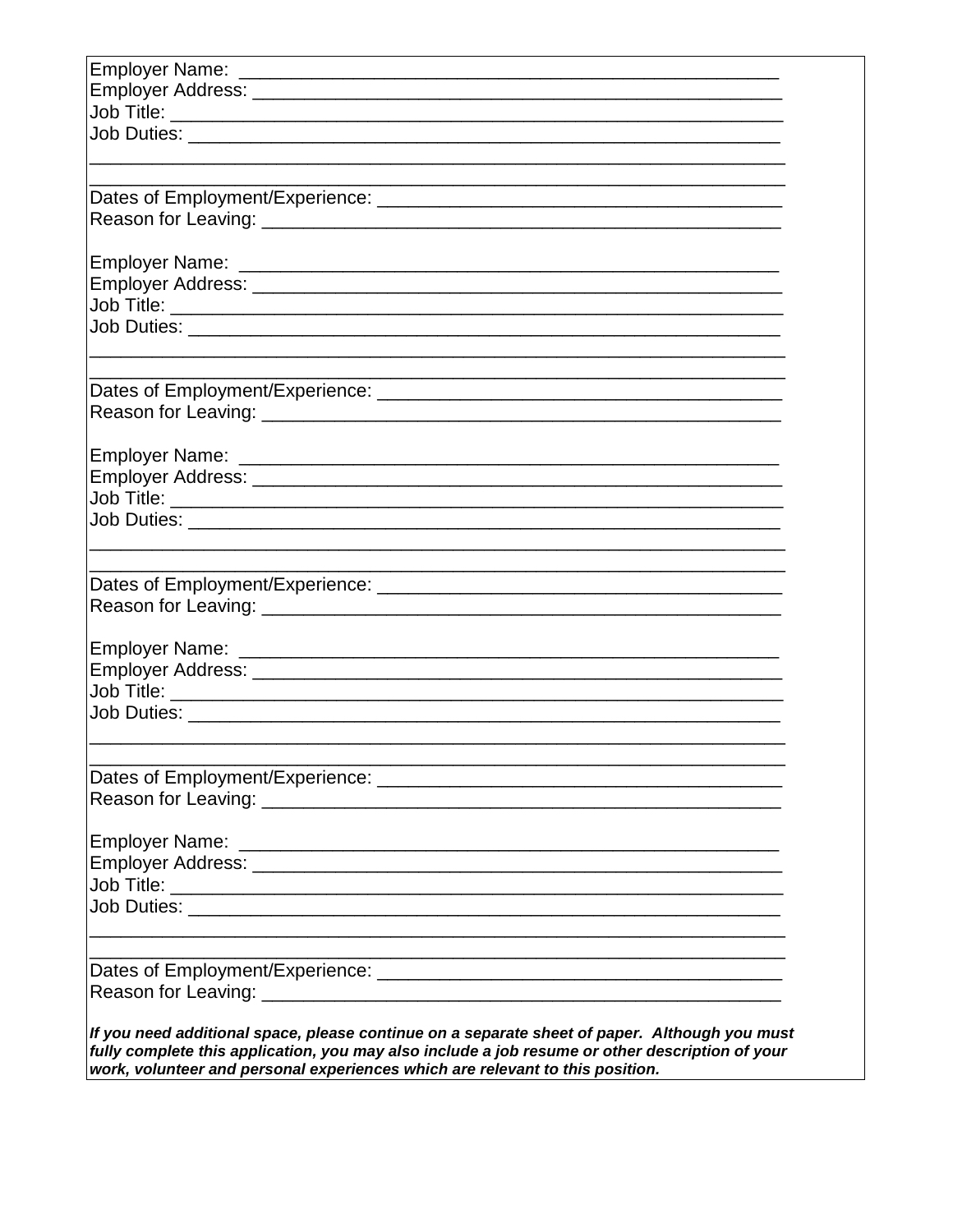| <b>LICENSURE</b><br>List current licenses, registrations, or certificates relevant to the position for which<br>you are applying. |                                                                                                                                                                                                                       |                  |                                                                                                                         |
|-----------------------------------------------------------------------------------------------------------------------------------|-----------------------------------------------------------------------------------------------------------------------------------------------------------------------------------------------------------------------|------------------|-------------------------------------------------------------------------------------------------------------------------|
| License/No.                                                                                                                       | <u>Issued By</u>                                                                                                                                                                                                      | Date             | <b>Expirations</b>                                                                                                      |
|                                                                                                                                   | All applicable licenses or certifications must be received in the Personnel Office<br>prior to employment commencing. If hired, you remain responsible for ensuring<br>that all applicable licenses remain in effect. |                  | <u> 1989 - Andrea State Barbara, amerikan per</u>                                                                       |
|                                                                                                                                   | Do not list dates attendance for high school. List most recent first.                                                                                                                                                 | <b>EDUCATION</b> | Include high school and/or institution GED and any additional education/courses taken.                                  |
|                                                                                                                                   |                                                                                                                                                                                                                       |                  |                                                                                                                         |
|                                                                                                                                   |                                                                                                                                                                                                                       |                  |                                                                                                                         |
| <b>Address of School:</b>                                                                                                         |                                                                                                                                                                                                                       |                  | <u> 1999 - Johann Harry Harry Harry Harry Harry Harry Harry Harry Harry Harry Harry Harry Harry Harry Harry Harry H</u> |
|                                                                                                                                   | List/describe any other training and/or experience relevant to the position for which                                                                                                                                 |                  |                                                                                                                         |
|                                                                                                                                   | <u> 1989 - Johann Stoff, amerikansk politiker (d. 1989)</u>                                                                                                                                                           |                  |                                                                                                                         |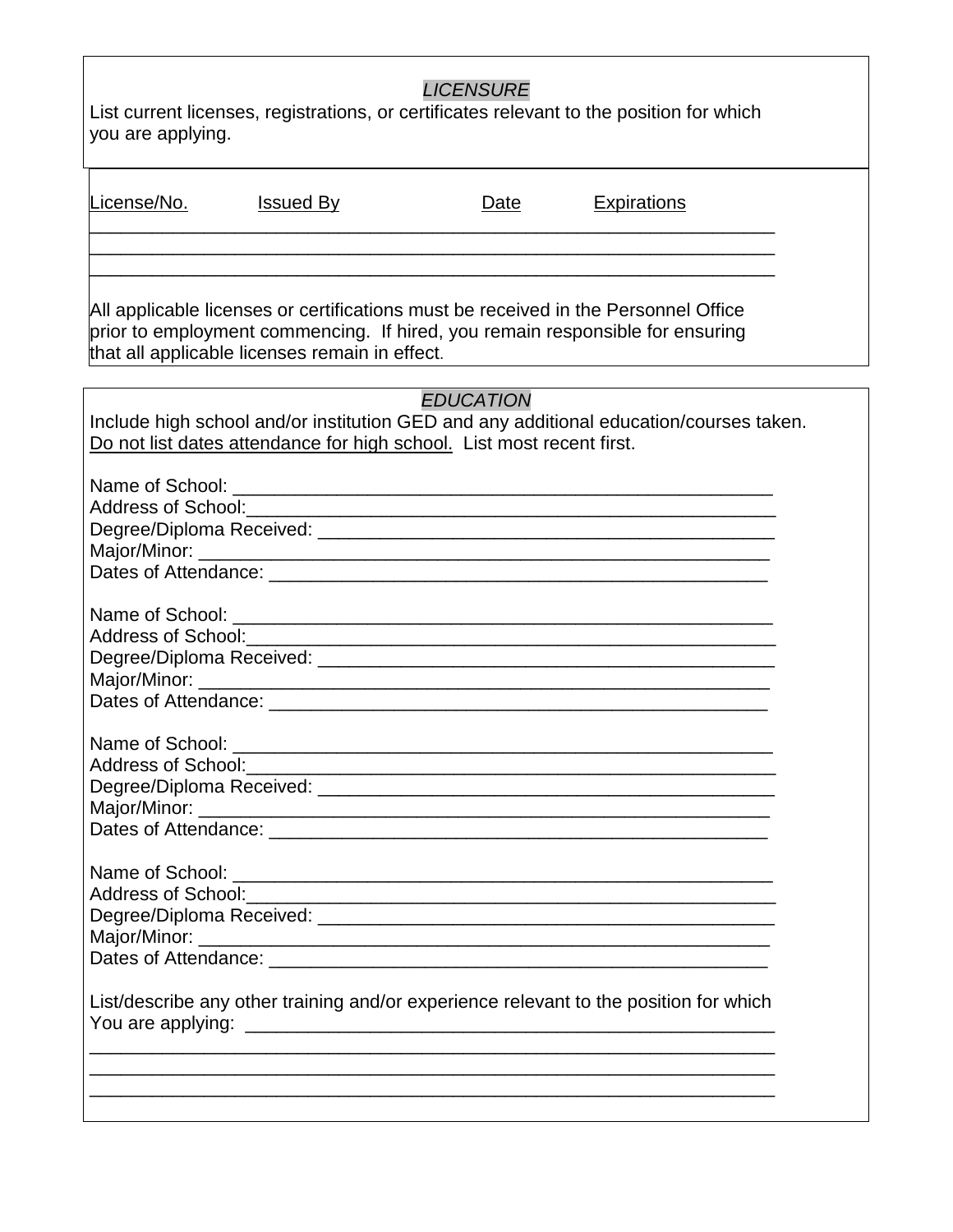#### *REFERENCES*

Theses should be people in a position to discuss your qualifications for the position you seek. Include especially managers, directors, or heads of departments under whom you have worked. Indicate any who are related to you. The County reserves the right to contact all prior employers, educational institutions or institutions where you have volunteered in addition to references listed below.

### CRIMINAL BACKGROUND INFORMATION

The County may conduct a criminal background check on individuals upon making a contingent job offer. Please refer to the job description for this position to determine if such a check will be conducted. If the job description states that a criminal check will be conducted, no offer of employment shall become final until receipt of the results of the criminal background check from the BCA, the content of which is acceptable to the County, and formal approval by the appointing authority.

| <b>VETERAN STATUS</b>                                                                                                                                                                          |  |  |  |
|------------------------------------------------------------------------------------------------------------------------------------------------------------------------------------------------|--|--|--|
|                                                                                                                                                                                                |  |  |  |
| Are you an honorably discharged veteran of the armed forces of the United States?                                                                                                              |  |  |  |
| Or are you otherwise eligible to claim Veteran's Preference Points? $\square$ YES $\square$ NO                                                                                                 |  |  |  |
| Do you wish to claim Veteran's Preference Points? $\Box$ YES<br>NO.                                                                                                                            |  |  |  |
| If you are a disable veteran and wish to claim additional points, please check here. $\vert \quad \vert$                                                                                       |  |  |  |
| Proof of applicable military status/eligibility, such as a DD214 form, will be<br>required in order to claim credits. Please attach DD214 form or forward it<br>within five (5) business days. |  |  |  |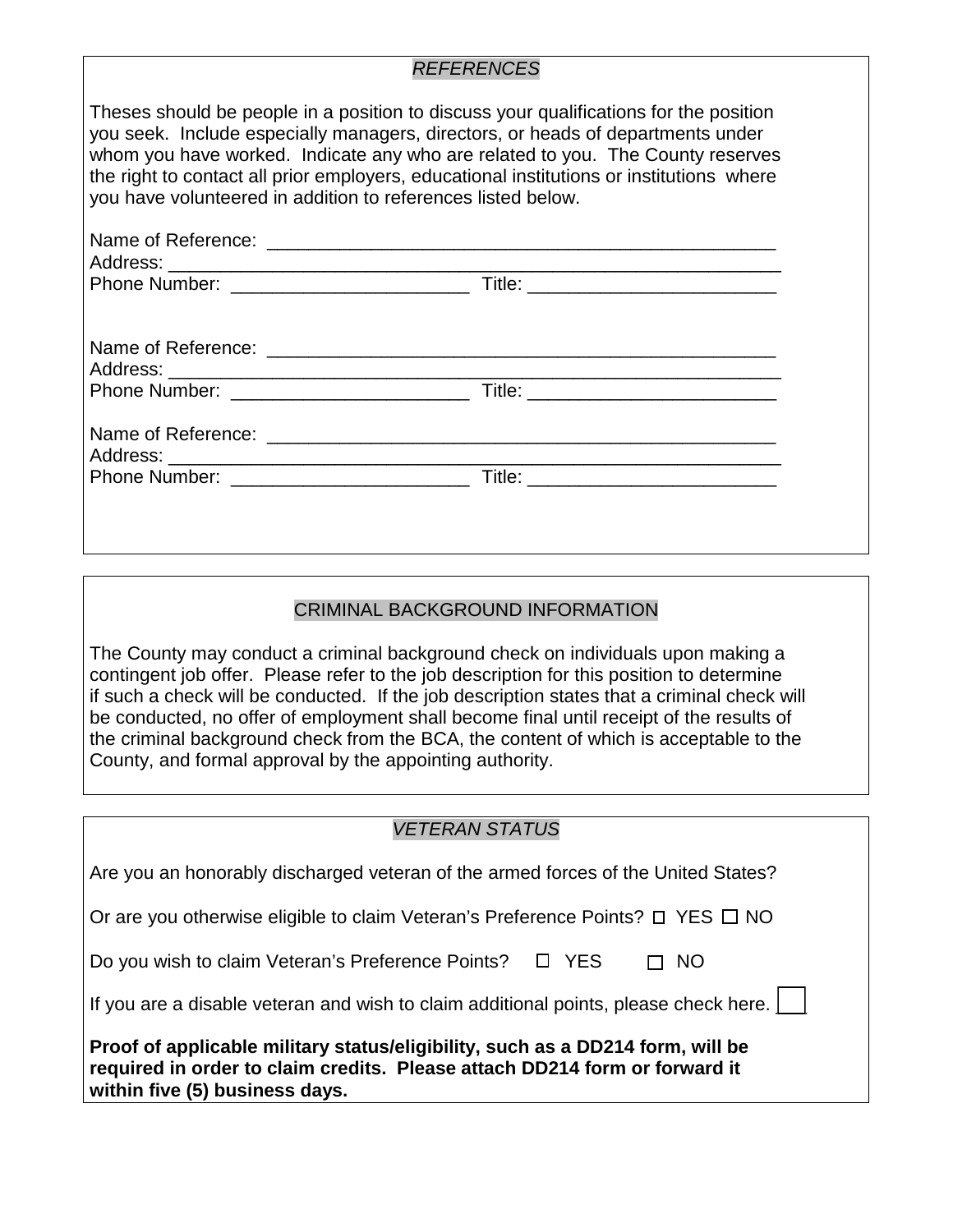### *PRIOR EMPLOYMENT*

Have you ever been discharged or forced to resign from prior employment? \_\_\_\_\_\_\_ If so, identify the employer and described the circumstances:

\_\_\_\_\_\_\_\_\_\_\_\_\_\_\_\_\_\_\_\_\_\_\_\_\_\_\_\_\_\_\_\_\_\_\_\_\_\_\_\_\_\_\_\_\_\_\_\_\_\_\_\_\_\_\_\_\_\_\_\_\_\_\_\_\_\_\_\_\_\_

### *PERSONAL STATEMENT*

Please indicate why you are interested in the position and what you hope to accomplish if selected:

### *UNEXCUSED ABSENCES FROM WORK*

How many days were you inexcusably absent from work during the preceding three (3) Years other than absences due to illness or injury of you or your immediate family?

\_\_\_\_\_\_\_\_\_\_\_\_\_\_\_\_\_\_\_\_\_\_\_\_\_\_\_\_\_\_\_\_\_\_\_\_\_\_\_\_\_\_\_\_\_\_\_\_\_\_\_\_\_\_\_\_\_\_\_\_\_\_\_\_\_\_\_\_\_ \_\_\_\_\_\_\_\_\_\_\_\_\_\_\_\_\_\_\_\_\_\_\_\_\_\_\_\_\_\_\_\_\_\_\_\_\_\_\_\_\_\_\_\_\_\_\_\_\_\_\_\_\_\_\_\_\_\_\_\_\_\_\_\_\_\_\_\_\_

### *CERTIFICATION, ACKNOWLEDGEMENT AND RELEASE*

**I, certify**, that the answers I have given on this application are true and correct to the best of my knowledge. I understand that any false or misleading information provided, or any omission or concealment of facts, will disqualify me from consideration for employment, and constitutes grounds for my immediate dismissal should I be employed by the County.

**I understand, acknowledge, and agree** that no offer of employment is valid or binding until formal approval by the County Board or the appointing authority referenced in the job description and that until such approval the County shall not be liable for any reliance on any oral or written offers of employment made to me.

In connection with this application **I hereby authorize** any and all current and former employers, organizations where I have volunteered ("volunteer organizations") and references named in this application, or any agent of such a current or former employer or regarding organizations, to release to the County and its agents any and all information regarding my job performance and fitness/qualifications to perform the position I am presently seeking and any other employment or related information, both public and private, in their possession. I understand that the County will use this information to determine my fitness/qualifications for the position I am seeking. This authorization expires one year from the date of my signature below.

**I hereby release** the County and all current and former employers, volunteer organizations and references listed herein and any and all agents acting on behalf of said County, former employers, volunteer organizations or references, for any and all liability of whatever nature by reason of requesting or providing such information.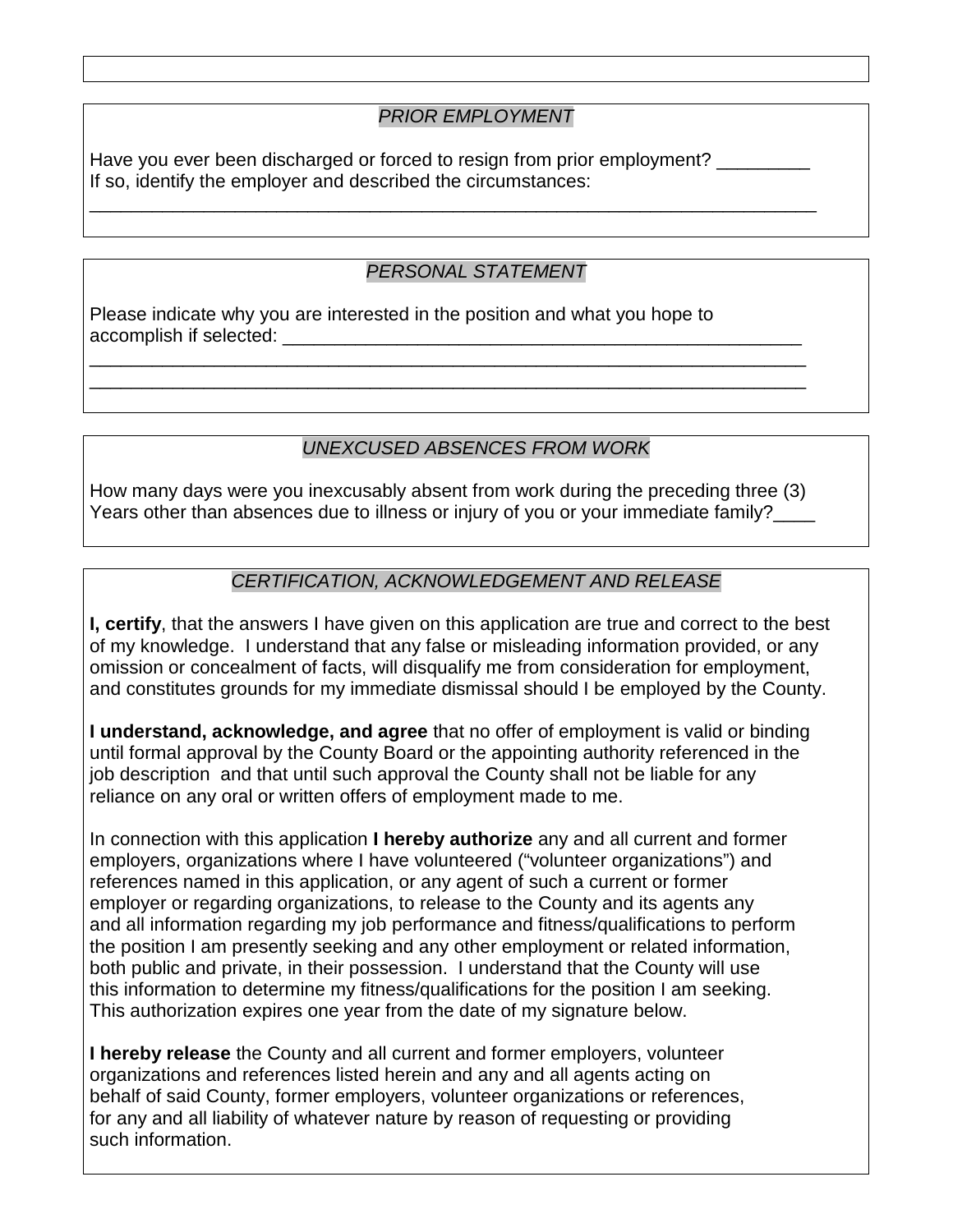| Date<br>Signature                                                                                                                                                       | (Do not Print) |
|-------------------------------------------------------------------------------------------------------------------------------------------------------------------------|----------------|
| * Notice to Applicant: If you do not agree with any portion of the acknowledgement,<br>certification, authorization and release, cross out that section and initial it. |                |

 $\overline{\phantom{a}}$